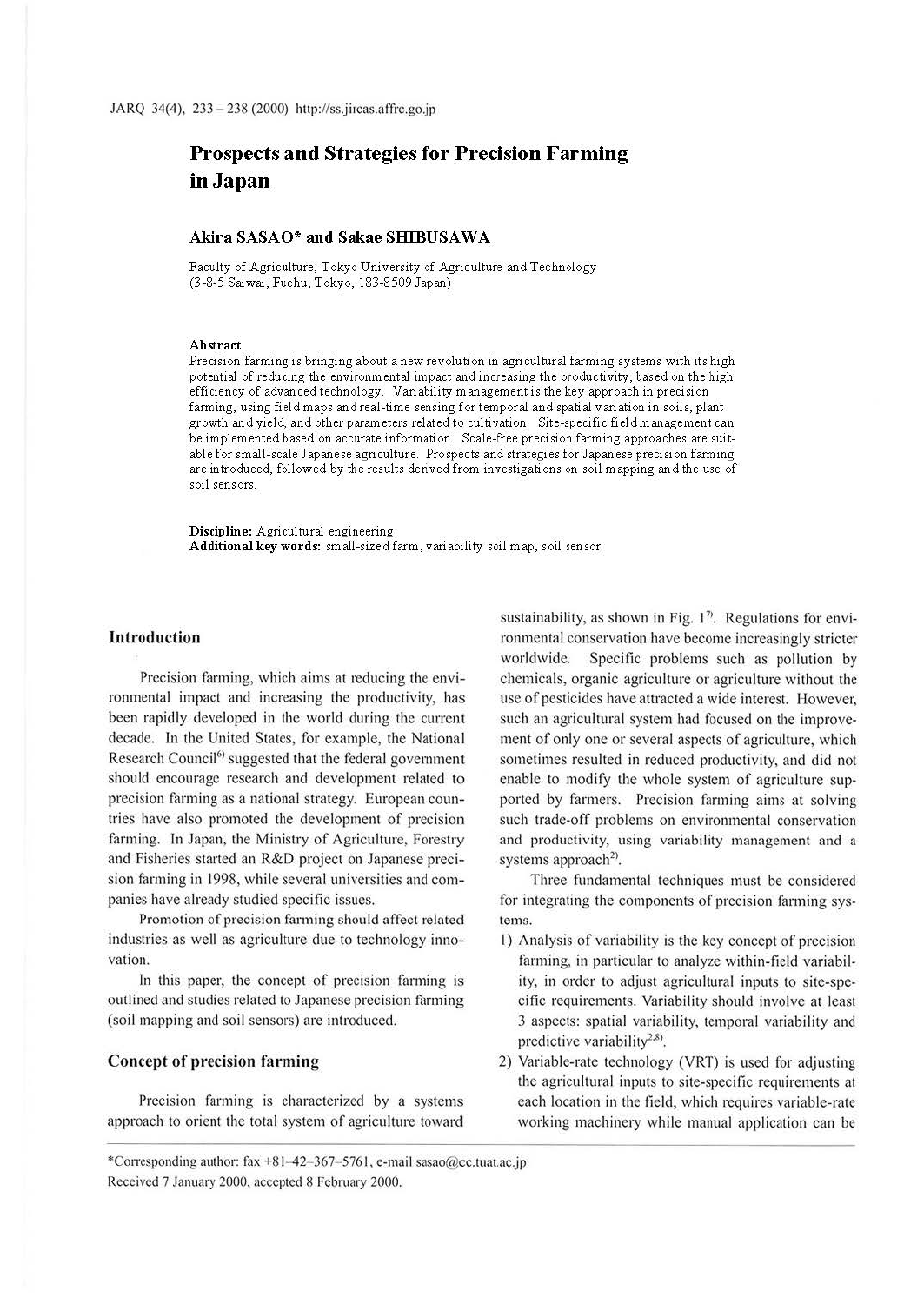

## Fig. 1. Trends of agriculture and implications for precision farming

used in a small-scale farm. Variable-rate application allows: (1) accurate position in the field, (2) accurate information at the position, and  $(3)$  precise operations at the position.

3) Decision support system (DSS) offers some choices to a farmer in terms of trade-off problems such as productivity and environment. This component is characterized by a systems approach to optimize a complex system.

How to integrate the technology components to meet the conditions peculiar to Japan agriculture, is a major issue for researchers, engineers and politicians as well as farmers.

## **Scale-free precision farming**

Japanese agriculture is characterized by a smallscale and labor-intensive operations based on individual plant management involving variability. Considering the variability of management in precision fanning, the precision farming approaches can be adopted for any scale of farming as shown in Table I.

In the case of small farms, farmers should concentrate their activities on fields based on empirical knowledge. Information on each field on an average and use of simple monitoring techniques for mechanical applications, enable to conduct variable-rate controls for sitespecific management based on farmers' skills. The variability management system deals with only averaged data per field. For the management of a farm of several hectares, it becomes difficult for the farmers to evaluate the variability within each cultivation field. This is more evident for farming on a much larger scale. Positioning by using GPS techniques, automatically sensing systems, etc. may enable to generate field maps 10 analyze the spatial and temporal variability. Sensor-based variable-rate control machines can be used for managing such largescale farms because of the requirement of high-speed operations.

Consequently precision farming approach can be designed and re-arranged to fit any scale of farms, which is an important aspect for Japanese agriculture due to the diversity in field size, crop variety, field elevation, water management for paddy fields, climatic and soil conditions, etc.

| Management<br>scale (ha) | Positioning for<br>operations                             | Soil mapping<br>in a field                                                                             | Yield mapping<br>within a field                                                                        | Variable-rate<br>control                                          |
|--------------------------|-----------------------------------------------------------|--------------------------------------------------------------------------------------------------------|--------------------------------------------------------------------------------------------------------|-------------------------------------------------------------------|
| $-1$                     | Empirical<br>determination &<br>intuition                 | Average for<br>each field                                                                              | Average for<br>each field                                                                              | Manual control<br>with a monitor                                  |
| $1 - 10$                 | Automatic field-based<br>survey or machine<br>positioning | Variability within<br>a field determined<br>by soil sensors                                            | Variability within<br>a field determined<br>by yield monitor                                           | Operator's skill<br>with monitoring<br>and automated<br>machinery |
| $10 - 50$                | $GPS-oriented + field-$<br>based machine<br>positioning   | Variability within<br>a field determined<br>by GPS-based<br>$sensors + remote$<br>sensing              | Variability within<br>a field determined<br>by GPS-based<br>$monitor + remote$<br>sensing              | Sensor-based<br>variable-rate<br>control with<br>GPS/GIS          |
| $50 -$                   | GPS-oriented + field-<br>based machine<br>positioning     | Within/regional<br>field variability<br>determined by<br>GPS-oriented<br>$sensors + remote$<br>sensing | Within/regional<br>field variability<br>determined by<br>GPS-oriented<br>$monitor + remote$<br>sensing | Sensor-based<br>variable-rate<br>control with<br>GPS/GIS          |

Table I. Prospects of scale-dependent main technology required for precision farming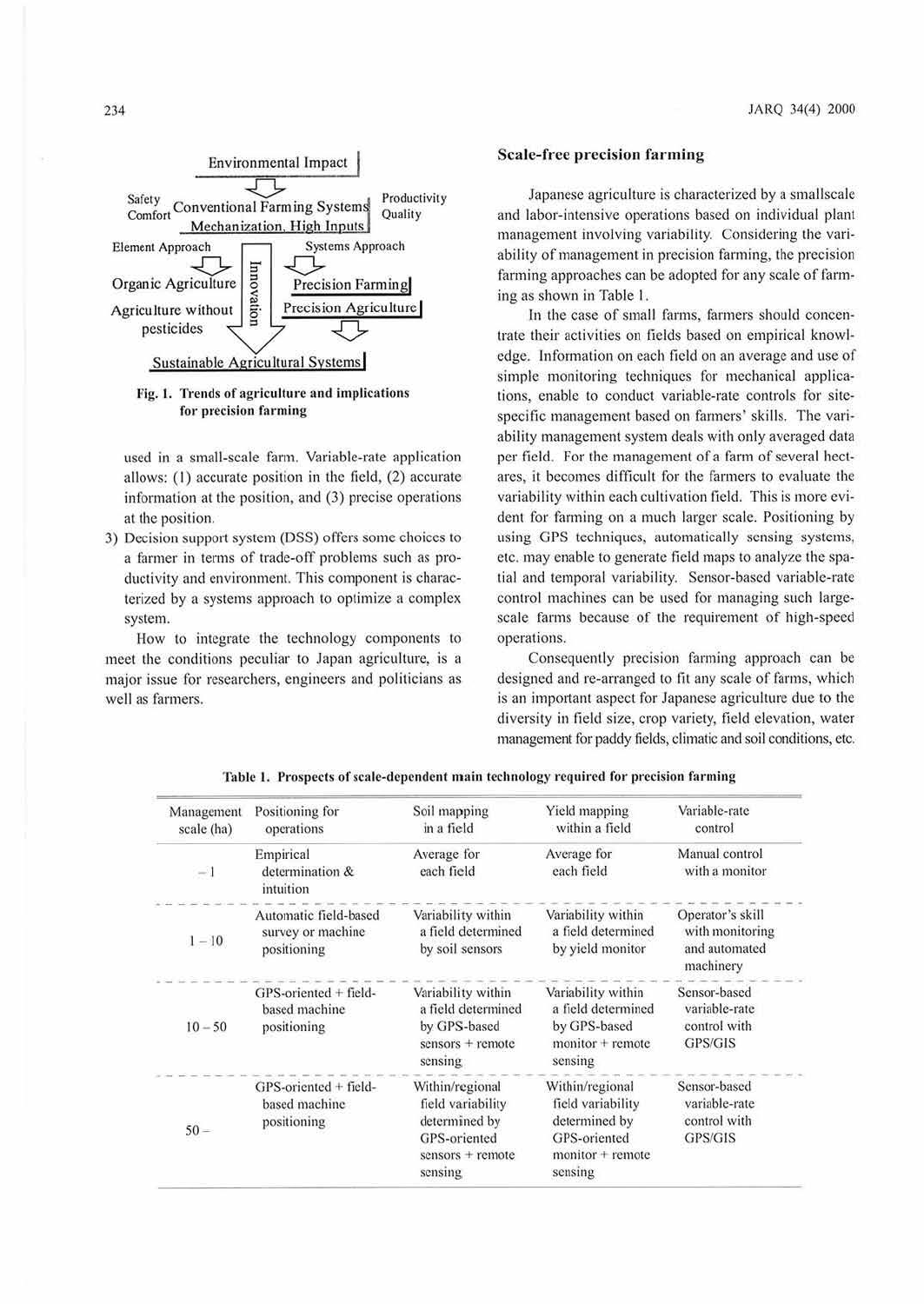## **Prospects and strategies**

#### *<i>(1) Paddy field precision farming*

The concept of paddy field precision farming will be outlined here (Fig. 2). In general, a paddy field is a small-sized and flattened field with a well-organized irrigation and drainage system. The paddy fields located in a region are interdependent al least due to water management. In Japan, intensive farm works arc implemented to achieve uniformity in the soil conditions, transplanting, crop management, etc. within a field with full mechanization. It was generally considered that there was less variability within such a paddy field, although variability within the field had been reported<sup>5)</sup>.

Regarding between-field variability, many variations can be found in terms of crop varieties cultivated, productivity and yield, water permeability of soil and working time. Large facilities for grain drying and processing have already been operated as "rice centers" throughout the rice production areas in Japan, in addition to the compact grain dryers owned by individual farmers. Moreover there are well-organized farmers' associations and cooperatives everywhere. Jfa yield monitor could be attached to a combine harvester and use of the cooperative facilities could he recorded accurately, it would be easy to observe the variability between fields. This could be the first step of paddy field precision farming, putting one field as a unit for observing the variability, followed by determinations on how to manage the variability. Global monitoring system can be used for observing and managing such regional variability.

On the other hand, environmental pollution associated with paddy farming has become a cause for concern. How to reduce the environmental impact requires the development of a monitoring system and measures for environmental conservation in the respective fields or



Fig. 2. Paddy farming in relation to variability management

locations in the field. As a result, management of withintield variability, aiming at reducing the environmental impact and at maintaining the productivity should be promoted. Sensor-based precision farming in paddy fields is thus required.

Sensing for within/between-variability, VRT machines and DSS algorithms that are the main technology components for precision farming should be developed as early as possible. These tools can also be used for evaluating the variability and for identifying the distinctive characteristics of precision farming in the respective countries.

#### *2) Variability within afield*

Temporal and spatial variability of  $NO<sub>3</sub>$ -N in a corn field in a 30.5 m grid sampling was reported by Everett et al.<sup>3)</sup>, and soil nutrient mapping for short-range variability was also reported by Birrell et al.<sup>11</sup>, but the minimum grid spacing was still 25 m. Grids with a narrower spacing with cells 6.1 m wide and 15.2 m long were used for investigating the temporal and spatial variability of soil parameters, and N recommendation maps were generated<sup>4</sup>). These grid spacings are still too wide for the small Japanese fields. Sampling using 1 m grids for  $NO<sub>3</sub>-N$  mapping was conducted over a 10 m<sup>2</sup> area in a

#### 0.3 ha Field ('96.10.29)



Fig. 3. Map of nitrate nitrogen content at 5-15 cm depth in a 0.3 ha dry land field (3 m grid spacing)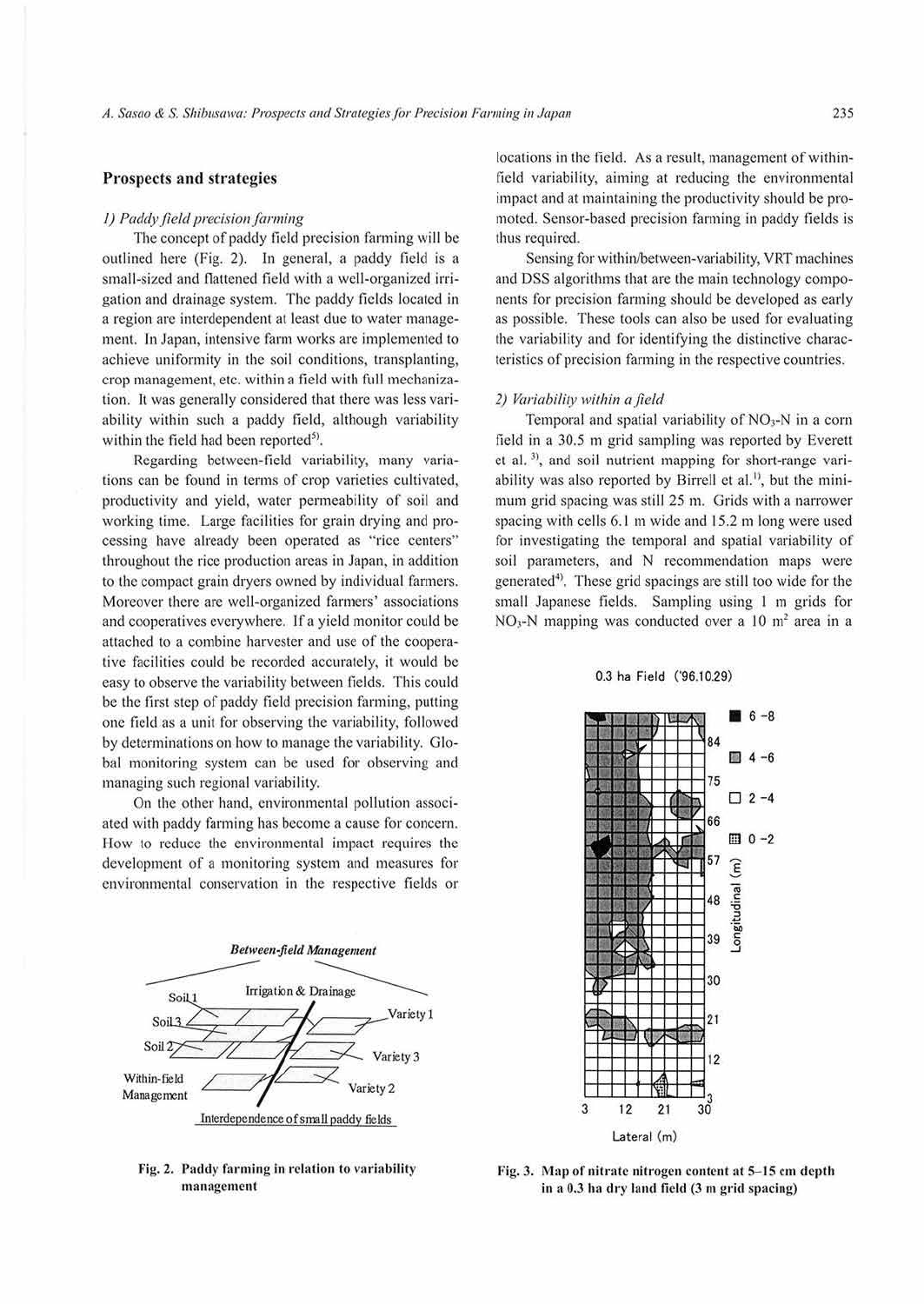

Fig. 4. Map of nitrate nitrogen content at 5-15 cm depth within a  $1 \times 1$  m<sup>2</sup> area (0.1 m grid spacing)

8x8m2 25-35 cm depth ('96.10.18)



Fig. 5. Map of nitrate nitrogen content at 25-35 cm depth within a  $8 \times 8$  m<sup>2</sup> area (1 m grid spacing)

small Japanese field and temporal and spatial variability was confirmed<sup>5</sup>, although the whole field was not observed. Japanese farming is sometimes characterized by crop-stubble management with imensive farm works in a small field, and it is generally considered that there is less variability within a field.

Analysis of the variability is the first step for precision farming. Our studies have focused on within-field variability of nitrate nitrogen ( $NO<sub>3</sub>-N$ ) in a 0.3 ha field, a typical size in Japan, because  $NO<sub>3</sub>-N$  is water-soluble and infiltrates groundwater easily, and it is also an important parameter of soil fertility.

Figs. 3 to 5 show  $NO<sub>3</sub>-N$  contour maps for 3 study areas within the field<sup>9</sup>. Value levels were classified for

every  $2 \text{ mg}/100 \text{ g}$ . The whole field at the top  $5-15 \text{ cm}$ depth, as shown in Fig. 3, displayed 4 levels of  $NO<sub>3</sub>-N$ with the predominance of the middle 2 levels. The I×I  $m<sup>2</sup>$  area at the top 5-15 cm depth, located in the southern part of the field, exhibited a fairly uniform distribution, as shown in Fig. 4. The  $8 \times 8$  m<sup>2</sup> area at the 25-35 cm depth showed 7 levels of the  $NO<sub>3</sub>$ -N and a complicated pattern, as indicated in Fig. *5.* lt was therefore confirmed that the N03-N distribution varied with the observation scale as well as depth. Implications of the variability for agricultural practices should be further investigated.

## 3) Spectrophotometer<sup>101</sup>

On-line real-time sensing of soil parameters *in situ*  has been an important issue for scientists and engineers engaged in precision farming research. Spectroscopic approach is one of the issues for real-time soil sensing because multiple parameters could be evaluated at the same time, since the photometric properties of many soil parameters can be included in a wide range of spectral absorption/reflectance records.

( l) Prototype spectrophoromcter

A diagrammatic representation of the spectrophotometer is presented in Fig. 6. It was composed of 3 main parts as follows.



rig. 6. Portable spectrophotometer system developed for *in situ* soil sensing



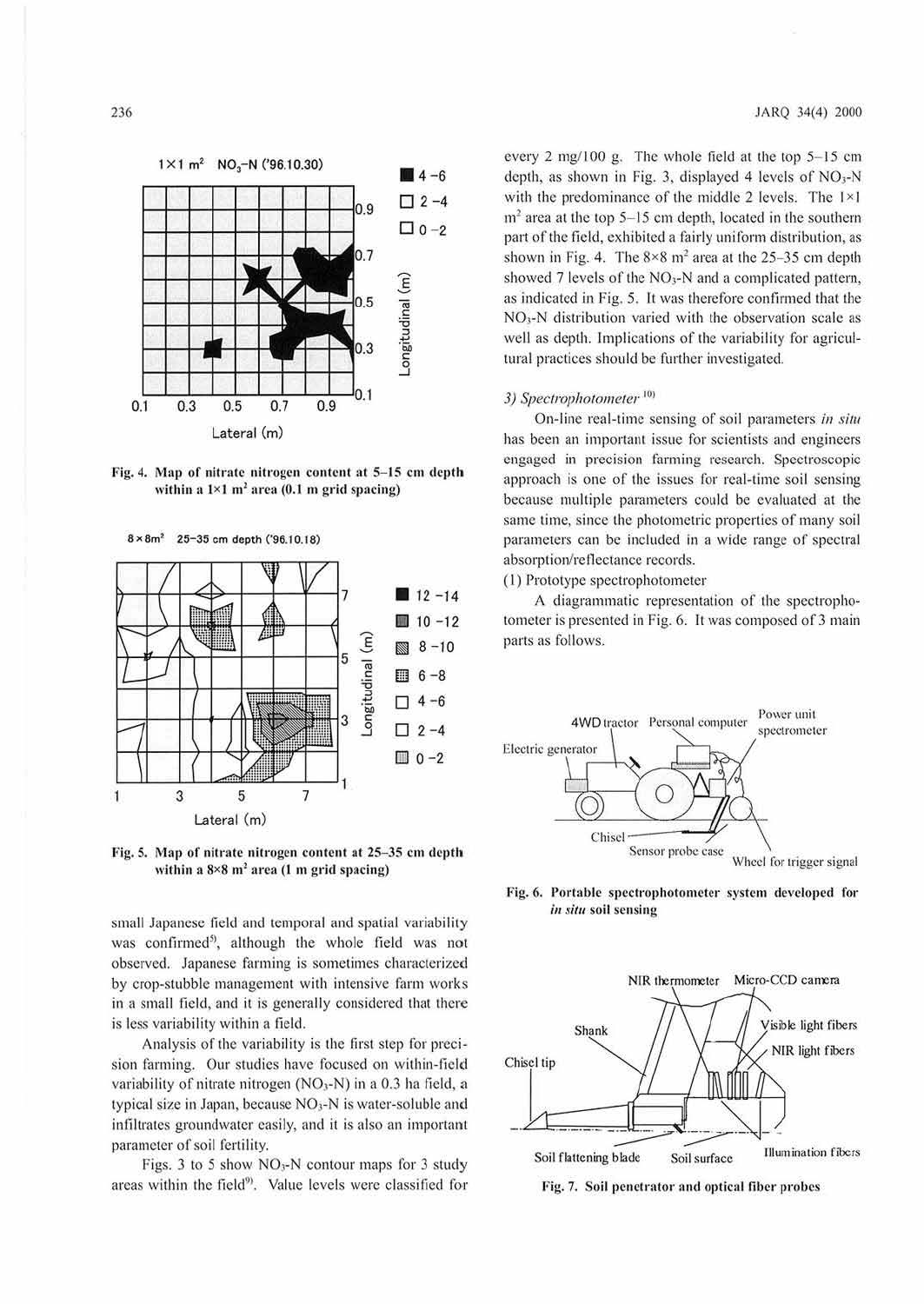A soil penetrator chisel equipped with micro-optical devices operated as a tunnel for continuous space measurement in soil and to collect the light reflected at the same time. as shown in Fig. 7. The optical units consisted of 2 optical fiber probes from a 150 W illumination halogen lamp, visible and NIR optical fiber probes, and CCD camera. The case for the sensor probes, about 600 mm long, 200 mm high and 50 mm thick, was equipped with a shank 700 mm deep, 100 mm wide and 25 mm thick. A micro-NIR thermometer was also installed for the calibration of temperature variations.

A spectrometer with linearly arrayed photo-diodes to detect the spectra of reflected light was used. It can simultaneously measure 256 channel spectra in a range of 400 to 900 nm by using the visible device and 128 channels in 900 to 1,700 nm by using the NJR device.

A control and data logging device of personal computer (233MHz, RAM 128 MB), liquid crystal display and a pulse generator with a free rotating wheel and



Fig. 8. Soil surface image through the CCD camera



Fig. 9. **NIR** spectral reflectance

rotary encoder to trigger timing signals were used. The soil penetrator was attached to a 4WD 18kW tractor with a three-point hitch. All the components were also placed on the tractor.

## (2) Field test

Test runs were conducted in a clay paddy field after harvesting and in an upland loam field. The paddy field test is briefly introduced below. The instrument for measuring the soil surface was flattened by the blade, as shown in Fig. 8.

A distinct photo-spectrum reflectance was obtained from the underground soil at a 28 cm depth and at a spacing of about 1 m, as shown in Fig. 9. It was confirmed that the correlation coefficients between soil paramerers and spectrum reflectance were  $0.83$  (1,462 nm) for the soil moisture level, 0.78 (1,488 nm) for the pH, 0.80 (1,462 nm) for the electric conductivity (EC), 0.93 (1,538 nm) for the content of soil organic matter (SOM), and 0.44 (1 ,462 nm) for the content of nitrate nitrogen. Other information can be obtained from the soil spectrum reflectance collected.

## **Conclusion**

In this paper, the concept of precision farming was outlined and studies related to Japanese precision farming (soil mapping and soil sensors) were introduced as follows.

1. Precision farming is characterized by a systems approach and variability management for farming on any scale, aiming at the maintenance of both productivity and environmental conservation. Analysis of the variability is the first step for promoting precision farming.

2. Paddy field precision fanning could be initiated for between-field variable management, while technology components should be developed as early as possible.

3. The variability of the soil parameters was demonstrated in a small field in Japan.

4. A real-time on-line portable spectrophotometer was developed for collecting data on underground soil reflectance, which enabled to determine the moisture level, pH, EC and SOM content.

#### **References**

- I) Birrell, S. J., Sudduth, K. A. & Kitchen. N. R. ( 1996): Nutrient mapping implications of short-range variability. Proc. 3rd Int. Conf. Precision Agriculture, ASA-CSSA-SSSA, Madison, WI, USA, 207-216.
- 2) Blackmore, S. (1994): Precision farming; An introduction. *Outlook Agric.*, 23(4), 275-280.
- 3) Everett, M. W. & Pierce, F. J. (1996): Variability of corn yield and soil profile nitrates in relation 10 site-specific N